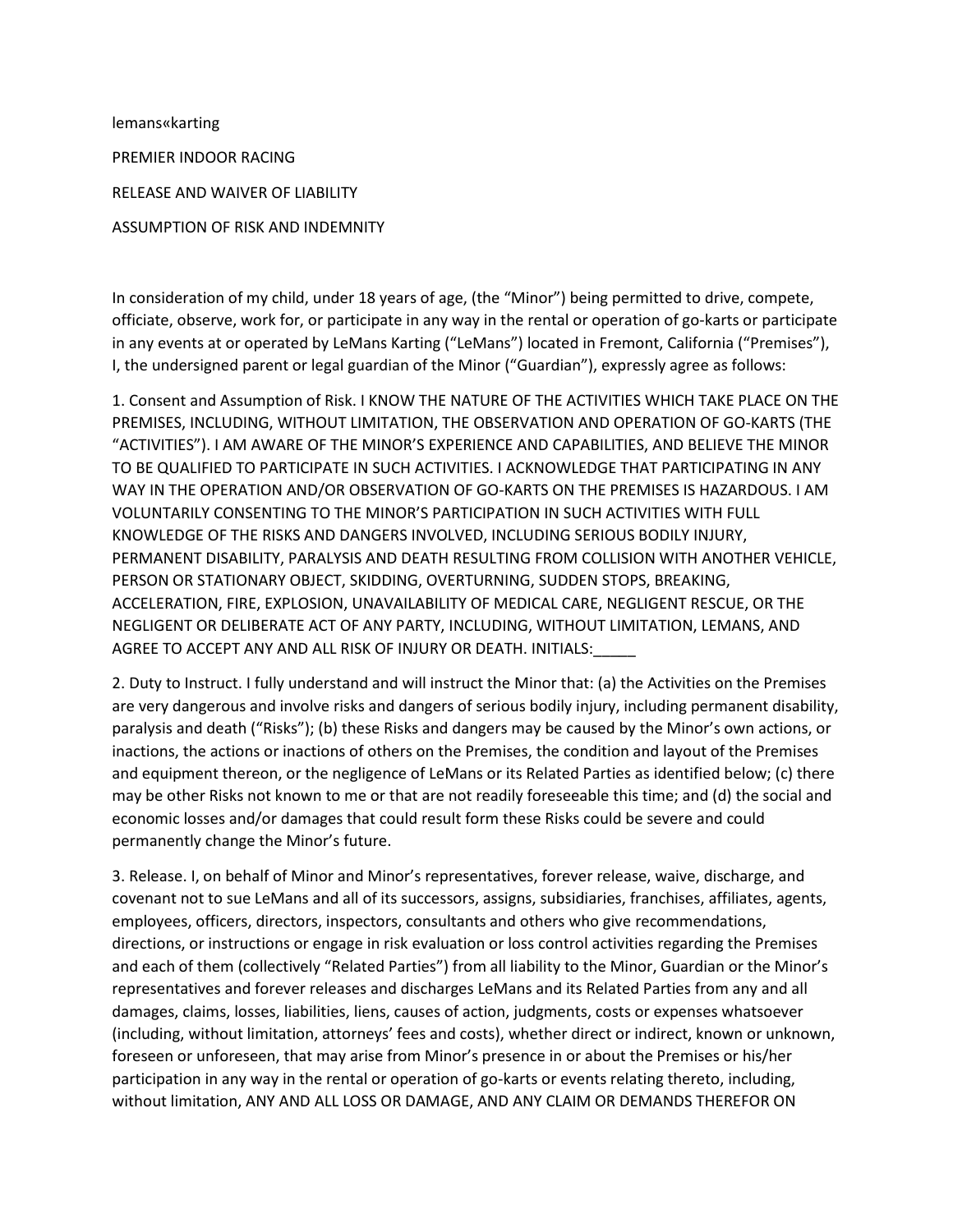ACCOUNT OF INJURY TO THE PERSON OR PROPERTY OR RESULTING IN DEATH OF THE MINOR ARISING OUT OF OR RELATED TO ACTIVITIES ON THE PREMISES, WHETHER CAUSED BY THE NEGLIGENCE OF LEMANS OR OTHERWISE, AT ANY TIME.

4. Indemnification. I forever agree to indemnify and defend LeMans against and hold it harmless from any and all damages, claims, losses, liabilities, liens, causes of action, judgments, costs or expenses whatsoever (including, without limitation, attorneys' fees and costs), whether direct or indirect, known or unknown, foreseen or unforeseen, brought by or on behalf of the Minor or any third party arising from or caused as a result of the Minor's presence in or about the Premises or his/her participation in any way in the rental or operation of go-karts or events relating thereto, at any time, whether or not based on the negligence of LeMans or its Related Parties.

5. Payment for Damage. I forever agree to reimburse and pay LeMans for any and all damage to the Premises or any LeMans go-karts or other property, caused by the Minor, at any time, whether driving, competing, officiating, observing, working for, or participating in any way in the rental or operation of go-karts or participating in any events in or about the Premises.

6. Complete Waiver. I agree that this Continuing Parental Consent, Release and Waiver of Liability, Assumption of Risk and Indemnity Agreement ("Agreement") extends to all acts of negligence by LeMans and its Related Parties, now and in the future, including negligent rescue operations, and is intended to be as broad and inclusive as is permitted by the law of the State of California and if any portion thereof is held invalid, the balance shall, not withstanding, continue in full legal force and effect.

I HAVE READ THIS AGREEMENT, FULLY UNDERSTAND ITS TERMS, SIGN IT ON MY BEHALF AND ON BEHALF OF THE MINOR, UNDERSTAND THAT BY SIGNING IT I GIVE UP SUBSTANTIAL RIGHTS, AND HAVE SIGNED IT FREELY AND VOLUNTARILY WITHOUT ANY INDUCEMENT, ASSURANCE OR GUARANTEE MADE TO ME, AND INTEND MY SIGNATURE TO BE A COMPLETE AND UNCONDITIONAL RELEASE OF ALL LIABILITY, NOW AND IN THE FUTURE, TO THE GREATEST EXTENT ALLOWED BY LAW.

## MEMBERSHP AGREEMENT:

In exchange for LMKSC INC (LeMans Karting) allowing access to its facility, track and/or karts to the undersigned, the undersigned (Racers Club Member) acknowledges and agrees to the following:

 The Racers Club annual membership is an annual membership and expires one year from the date of application. The current rate for the annual membership is \$20 yearly. The Racers Club Daily membership is a one day membership and expires at the end of the day on which it is purchased. All fees associated with Racers Club membership, unless otherwise specified in this Agreement, are nonrefundable. Memberships allow members access to the club facilities on scheduled club days, as well as special events as defined by the club. Use of the karts during club events is strictly limited to Racers Club Members. Payment of the membership dues does not grant Member any ownership rights in Lemans Karting or its facilities, or any rights of use or access not specifically defined by LeMans Karting. Non-members are allowed in the facility and in the spectator viewing areas as guests of members, but are not allowed in the member only areas or allowed to race. Go-kart racing is a highly competitive and hazardous sport where participants assume a high level of risk and injury and if you choose to become a